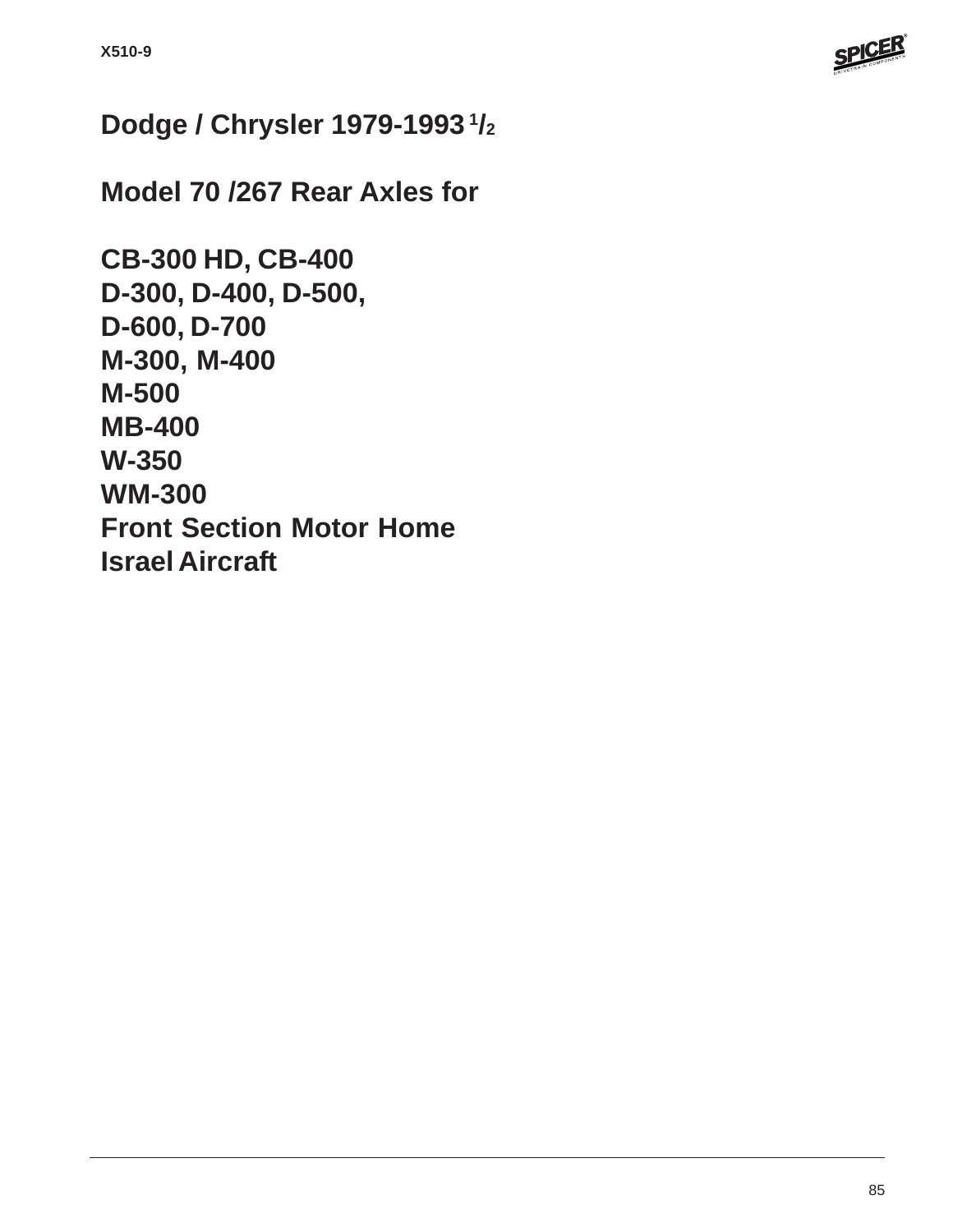

## **Exploded View Dodge Model 70 /267 Rear Axles**

**X510-9**



Shown: One Piece Case - Standard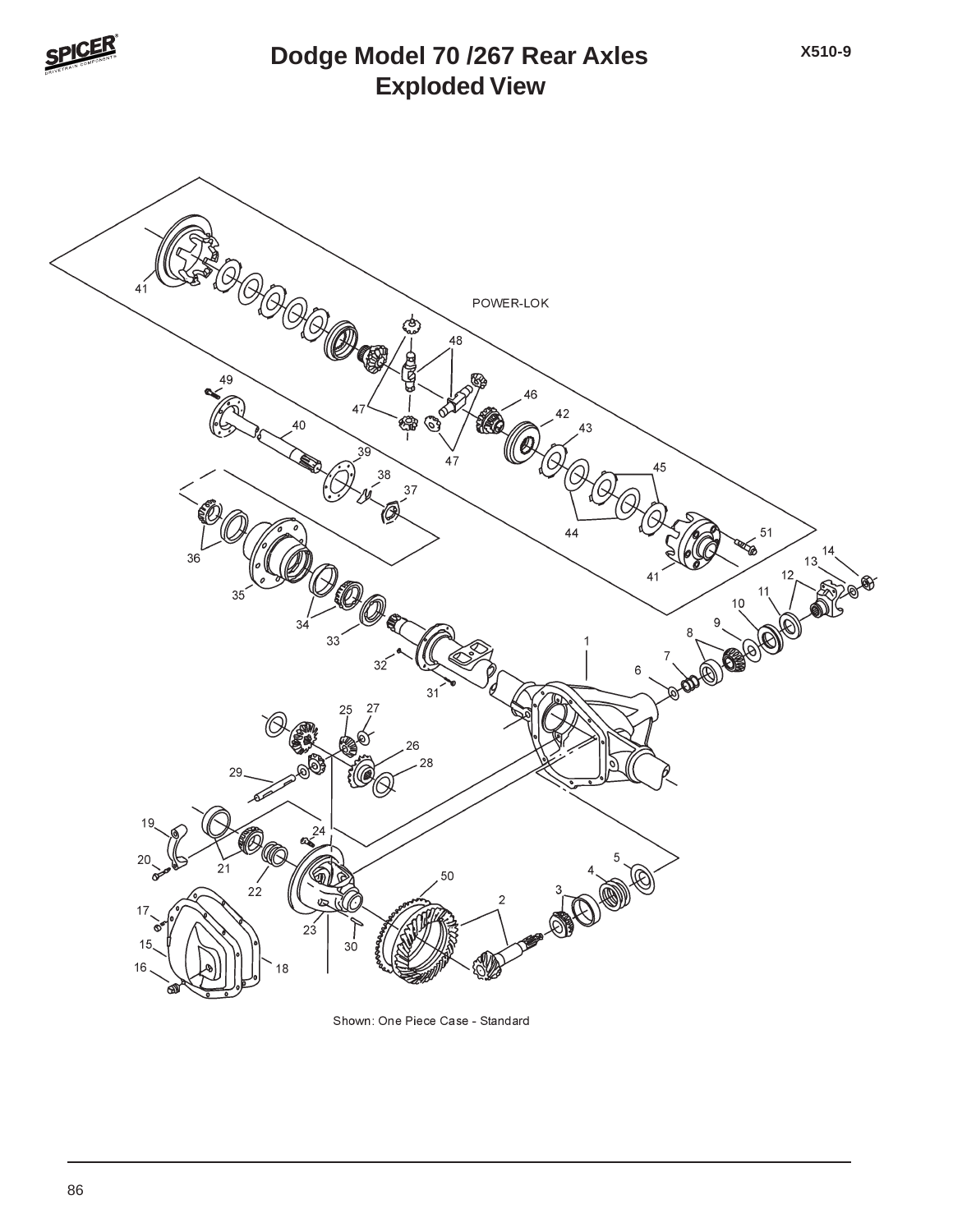# **Parts Listing Dodge Model 70 /267 Rear Axles**



| <b>ITEM</b><br>NO. | <b>PART</b><br><b>NUMBER</b> | <b>DESCRIPTION</b>               | <b>ITEM</b><br>NO. | <b>PART</b><br><b>NUMBER</b> | <b>DESCRIPTION</b>               |
|--------------------|------------------------------|----------------------------------|--------------------|------------------------------|----------------------------------|
| $\mathbf{1}$       | $-^{(3)}$                    | Housing - Axle Service           | 24                 | $-^{(2)}$                    | Bolt - Drive Gear (qty 12)       |
| $\overline{c}$     | $-^{(1)}$                    | Drive Pinion & Gear Assembly     | 25                 | 35080                        | Pinion - Differential (std)      |
| 3                  | $-^{(2)}$                    | KIT - Inner Pinion Bearing       | 26                 | $-^{(2)}$                    | Gear - Differential (std)        |
|                    | $-^{(2)}$                    | PKG - Diff & Pinion Bearing Shim | 27                 | 35082                        | Thrustwasher - Diff Pinion (std) |
|                    |                              | (inc items 4, 7, 13, 14, 22)     | 28                 | 34729                        | Thrustwasher - Diff Gear (std)   |
|                    | $-^{(2)}$                    | PKG - Pinion Bearing Shim        | 29                 | 46640                        | Shaft - Differential (std)       |
|                    |                              | (inc items 4, 7, 13, 14, 18)     | 30                 | 47024                        | Lock - Diffferential Shaft       |
| 4                  | $-$ (4)                      | Inner Pinion Shims               | 31                 | $-^{(3)}$                    | Bolt - Brake Mounting            |
|                    |                              | (see shim packages)              | 32                 | $-^{(3)}$                    | Nut - Brake Mounting             |
| 5                  | $-^{(2)}$                    | Baffle - Pinion Bearing          | 33                 | 39693                        | Seal - Hub                       |
| 6                  | $-^{(2)}$                    | Flat Spacer - Outer Pinion       | 34                 | $-^{(3)}$                    | KIT - Inner Wheel Bearing        |
| $\overline{7}$     | $- (4)$                      | <b>Outer Pinion Shims</b>        | 35                 | $-^{(3)}$                    | Wheel Hub                        |
|                    |                              | (see shim packages)              | 36                 | $-^{(3)}$                    | KIT - Outer Wheel Bearing        |
| 8                  | 706045X                      | KIT - Outer Pinion Bearing       | 37                 | 39695                        | Spindle Nut                      |
| 9                  | 42737                        | Thrustwasher - Bearing           | 38                 | 41373                        | Locking Wedge                    |
| 10                 | 42449                        | Seal - Pinion Oil                | 39                 | 39697                        | Gasket-Axle Shaft                |
| 11                 | 34592                        | Slinger - End Yoke               | 40                 | $-$ (1)                      | Shaft-Axle Flange Drive          |
| 12                 | $-^{(2)}$                    | End Yoke Assembly (inc 11)       | 41                 | $-$ (1)                      | Case - Differential (p/l)        |
| 13                 | $-^{(2)}$                    | Washer - Pinion Nut              | 42                 | 42522                        | Ring - Differential Gear         |
| 14                 | 30271                        | Pinion Nut                       |                    | 707075X                      | $KIT - Disc 8$ Plate (p/l)       |
|                    | $-^{(2)}$                    | KIT - Carrier Cover              | 43                 | $- (4)$                      | Plate - Differential             |
| 15                 | $-^{(2)}$                    | <b>Carrier Cover</b>             | 44                 | $-$ (4)                      | Disc - Differential Dished       |
| 16                 | 36472                        | Plug - Carrier Cover             | 45                 | $- (4)$                      | Plate - Differential             |
| 17                 | 34822                        | Bolt - Carrier Cover (qty 10)    | 46                 | $-^{(2)}$                    | Gear - Differential (p/l)        |
| 18                 | 34687                        | Gasket - Carrier Cover           | 47                 | 31040                        | Pinion - Differential (p/l)      |
| 19                 | $-^{(3)}$                    | Differential Bearing Cap         | 48                 | 31041                        | Shaft - Differential (p/l)       |
| 20                 | 48632-1                      | Bolt - Differential Bearing Cap  | 49                 | 43124                        | Screw - Self Locking             |
| 21                 | $-^{(2)}$                    | KIT - Differential Bearing       | 50                 | 42929                        | Tone Ring (ABS)                  |
| 22                 | $-^{(2)}$                    | PKG - Diff Bearing Shim (inc 18) | 51                 | 41610-1                      | Flange Head Screw                |
| 23                 | $-^{(1)}$                    | Case - Differential (std)        |                    |                              |                                  |
|                    |                              |                                  |                    |                              |                                  |
|                    |                              |                                  |                    |                              |                                  |
|                    |                              |                                  |                    |                              |                                  |
|                    |                              |                                  |                    |                              |                                  |
|                    |                              |                                  |                    |                              |                                  |
|                    |                              |                                  |                    |                              |                                  |
|                    |                              |                                  |                    |                              |                                  |
|                    |                              |                                  |                    |                              |                                  |
|                    |                              |                                  |                    |                              |                                  |
|                    |                              |                                  |                    |                              |                                  |
|                    |                              |                                  |                    |                              |                                  |
|                    |                              |                                  |                    |                              |                                  |
|                    |                              |                                  |                    |                              |                                  |
|                    |                              |                                  |                    |                              |                                  |
|                    |                              |                                  |                    |                              |                                  |
|                    |                              |                                  |                    |                              |                                  |
|                    |                              |                                  |                    |                              |                                  |
|                    |                              |                                  |                    |                              |                                  |
|                    |                              |                                  |                    |                              |                                  |
|                    |                              |                                  |                    |                              |                                  |
|                    |                              |                                  |                    |                              |                                  |
|                    |                              |                                  |                    |                              |                                  |
|                    |                              |                                  |                    |                              |                                  |
|                    |                              |                                  |                    |                              |                                  |

- (1) See "Bill of Material Table" on next page
- (2) See "Variable Parts Table" within this section
- (3) Contact Vehicle Manufacturer
- (4) Not Sold Separately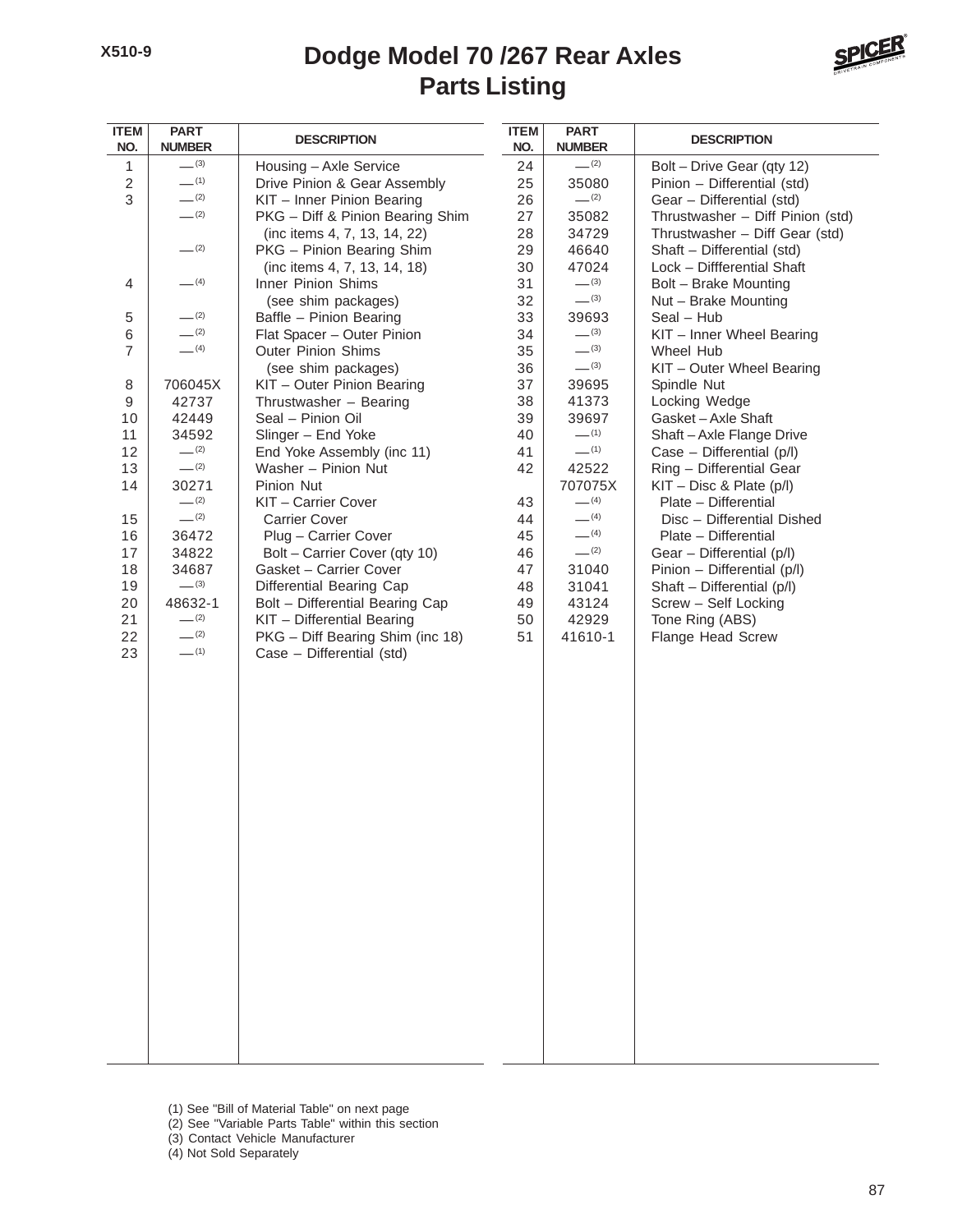

| Axle                 |                            | <b>Axle Kits</b> |                                                 |                               |                     | Shaft & Joint Assy.    |                   |                  |
|----------------------|----------------------------|------------------|-------------------------------------------------|-------------------------------|---------------------|------------------------|-------------------|------------------|
| <b>Bill of</b>       | Diff.                      |                  | Ring Gear &                                     |                               | <b>Differential</b> |                        | <b>Right Hand</b> | <b>Left Hand</b> |
| <b>Material</b>      | <b>Type</b>                | Ratio            | Pinion Kit <sup>(7)</sup>                       | Case Assy. Kit <sup>(8)</sup> | Case Kit            | <b>Inner Parts Kit</b> | Shaft Assy.       | Shaft Assy.      |
|                      | 1979 D-300/400 & W-300/400 |                  |                                                 |                               |                     |                        |                   |                  |
| 603695-1             | Standard                   | 4.56             | 706999-6X                                       | 706052X                       | 706056X             | 706058X                | 35091-4           | 35091-4          |
| 603695-2             | Standard                   | 4.88             | 706999-8X                                       | 706052X                       | 706056X             | 706058X                | 35091-4           | 35091-4          |
| 603695-3             | Powr Lok                   | 4.56             | 706999-6X                                       | 706050X                       | 706054X             | 706057X                | 35091-4           | 35091-4          |
| 603695-4             | Powr Lok                   | 4.88             | 706999-8X                                       | 706050X                       | 706054X             | 706057X                | 35091-4           | 35091-4          |
| 603695-5             | Standard                   | 4.10             | 706999-4X                                       | 706051X                       | 706055X             | 706058X                | 35091-4           | 35091-4          |
| 603695-6             | Powr Lok                   | 4.10             | 706999-4X                                       | 706049X                       | 706053X             | 706057X                | 35091-4           | 35091-4          |
| 603695-7             | Standard                   | 7.17             | 706999-14X                                      | 706052X                       | 706056X             | 706058X                | 35091-4           | 35091-4          |
| 603695-8             | Standard                   | 5.86             | 706999-10X                                      | 706052X                       | 706056X             | 706058X                | 35091-4           | 35091-4          |
| 603695-9             | Standard                   | 4.10             | 706999-4X                                       | 706051X                       | 706055X             | 706058X                | 35091-4           | 35091-4          |
| 603695-10            | Standard                   | 4.88             | 706999-8X                                       | 706052X                       | 706056X             | 706058X                | 35091-4           | 35091-4          |
| 603695-11            | Powr Lok                   | 4.88             | 706999-8X                                       | 706050X                       | 706054X             | 706057X                | 35091-4           | 35091-4          |
| 603695-12            | Standard                   | 4.56             | 706999-6X                                       | 706052X                       | 706056X             | 706058X                | 35091-4           | 35091-4          |
| 603695-13            | Standard                   | 4.88             | 706999-8X                                       | 706052X                       | 706056X             | 706058X                | 35091-4           | 35091-4          |
| 603695-14            | Powr Lok                   | 4.56             | 706999-6X                                       | 706050X                       | 706054X             | 706057X                | 35091-4           | 35091-4          |
| 603695-15            | Powr Lok                   | 4.88             | 706999-8X                                       | 706050X                       | 706054X             | 706057X                | 35091-4           | 35091-4          |
| 603695-16            | Standard                   | 4.10             | 706999-4X                                       | 706051X                       | 706055X             | 706058X                | 35091-4           | 35091-4          |
| 603695-17            | Powr Lok                   | 4.10             | 706999-4X                                       | 706049X                       | 706053X             | 706057X                | 35091-4           | 35091-4          |
| 603695-18            | Standard                   | 7.17             | 706999-14X                                      | 706052X                       | 706056X             | 706058X                | 35091-4           | 35091-4          |
| 603695-19            | Standard                   | 5.86             | 706999-10X                                      | 706052X                       | 706056X             | 706058X                | 35091-4           | 35091-4          |
| 603695-22            | Powr Lok                   | 4.88             | 706999-8X                                       | 706050X                       | 706054X             | 706057X                | 35091-4           | 35091-4          |
| 1979 D-300 Sweptline |                            |                  |                                                 |                               |                     |                        |                   |                  |
| 603696-1             | Standard                   | 4.10             | 706999-4X                                       | 706051X                       | 706056X             | 706058X                | 35091-10          | 35091-10         |
| 603696-2             | Powr Lok                   | 4.10             | 706999-4X                                       | 706049X                       | 706053X             | 706057X                | 35091-10          | 35091-10         |
| 603696-3             | Standard                   | 4.10             | 706999-4X                                       | 706051X                       | 706055X             | 706058X                | 35091-10          | 35091-10         |
| 603696-4             | Standard                   | 4.10             | 706999-4X                                       | 706051X                       | 706055X             | 706058X                | 35091-10          | 35091-10         |
| 603696-5             | Powr Lok                   | 4.10             | 706999-4X                                       | 706049X                       | 706053X             | 706057X                | 35091-10          | 35091-10         |
| 603696-6             | Standard                   | 4.10             | 706999-4X                                       | 706051X                       | 706055X             | 706058X                | 35091-10          | 35091-10         |
|                      |                            |                  | 1979 M-300 & M-400 Motor Home (2 pc. std. case) |                               |                     |                        |                   |                  |
| 603651-1             | Standard                   | 4.88             | 706999-8X                                       | 706082X                       | 706084X             | 706058X                | 35091-1           | 35091-1          |
| 603651-2             | Standard                   | 4.56             | 706999-6X                                       | 706082X                       | 706084X             | 706058X                | 35091-1           | 35091-1          |
| 603651-3             | Standard                   | 4.88             | 706999-8X                                       | 706082X                       | 706084X             | 706058X                | 35091-1           | 35091-1          |
| 603651-4             | Standard                   | 4.56             | 706999-6X                                       | 706082X                       | 706084X             | 706058X                | 35091-1           | 35091-1          |
|                      | 1979 M-500 Motor Home      |                  |                                                 |                               |                     |                        |                   |                  |
| 603652-6             | Standard                   | 4.56             | 706999-6X                                       | 706065X                       | 706069X             | 706058X                | 35103-1           | 35103-1          |
| 603652-8             | Standard                   | 4.56             | 706999-6X                                       | 706065X                       | 706069X             | 706058X                | 35103-1           | 35103-1          |
| 603652-9             | Powr Lok                   | 5.86             | 706999-10X                                      | 706063X                       | 706067X             | 706057X                | 35103-1           | 35103-1          |
| 603652-15            | Standard                   | 4.56             | 706999-6X                                       | 706065X                       | 706069X             | 706058X                | 35103-1           | 35103-1          |
| 603652-17            | Powr Lok                   | 5.86             | 706999-10X                                      | 706063X                       | 706067X             | 706057X                | 35103-1           | 35103-1          |
| 1979 WM 300          |                            |                  |                                                 |                               |                     |                        |                   |                  |
| 603841-1             | Standard                   | 4.88             | 706999-8X                                       | 706052X                       | 706056X             | 706058X                | 35091-19          | 35091-20         |
|                      |                            |                  |                                                 |                               |                     |                        |                   |                  |
|                      |                            |                  |                                                 |                               |                     |                        |                   |                  |
|                      |                            |                  |                                                 |                               |                     |                        |                   |                  |
|                      |                            |                  |                                                 |                               |                     |                        |                   |                  |
|                      |                            |                  |                                                 |                               |                     |                        |                   |                  |
|                      |                            |                  |                                                 |                               |                     |                        |                   |                  |
|                      |                            |                  |                                                 |                               |                     |                        |                   |                  |
|                      |                            |                  |                                                 |                               |                     |                        |                   |                  |
|                      |                            |                  |                                                 |                               |                     |                        |                   |                  |

(7) See Ring Gear & Pinion Kits in XGI Catalog for ratio & tooth combinations.

(8) See Differential Case Assy Kits in XGI Catalog for spline data & ratios.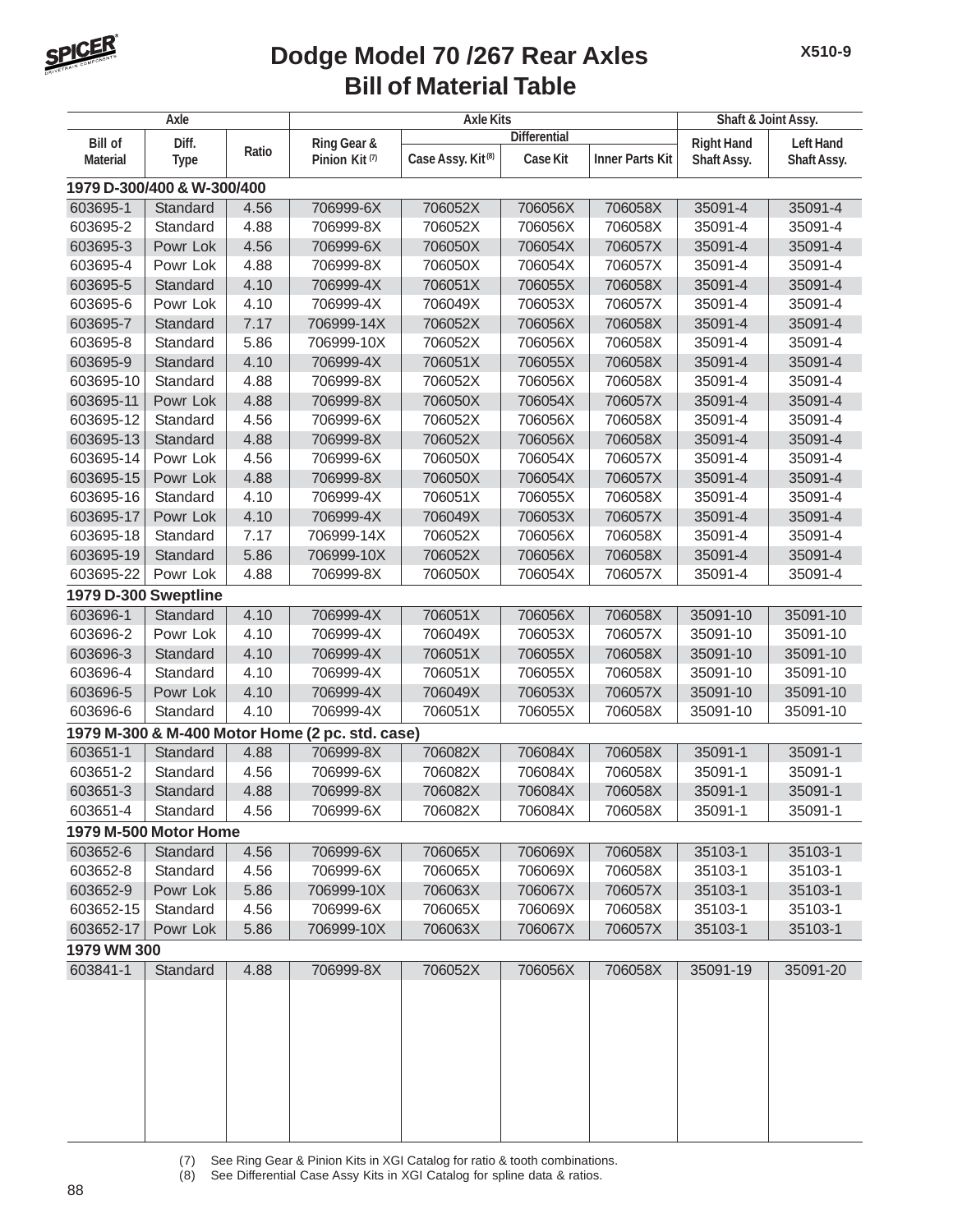

| Axle            |                               |       | <b>Axle Kits</b>                                   | Shaft & Joint Assy.           |                     |                        |                   |                  |
|-----------------|-------------------------------|-------|----------------------------------------------------|-------------------------------|---------------------|------------------------|-------------------|------------------|
| <b>Bill of</b>  | Diff.                         |       | Ring Gear &                                        |                               | <b>Differential</b> |                        | <b>Right Hand</b> | <b>Left Hand</b> |
| <b>Material</b> | <b>Type</b>                   | Ratio | Pinion Kit <sup>(7)</sup>                          | Case Assy. Kit <sup>(8)</sup> | <b>Case Kit</b>     | <b>Inner Parts Kit</b> | Shaft Assy.       | Shaft Assy.      |
| 1979-83 P-300   |                               |       |                                                    |                               |                     |                        |                   |                  |
| 603653-1        | Standard                      | 4.10  | 706999-4X                                          | 706051X                       | 706055X             | 706058X                | 35091-1           | 35091-1          |
| 603653-2        | Standard                      | 4.56  | 706999-6X                                          | 706052X                       | 706056X             | 706058X                | 35091-1           | 35091-1          |
| 603653-3        | Standard                      | 4.88  | 706999-8X                                          | 706052X                       | 706056X             | 706058X                | 35091-1           | 35091-1          |
| 603653-4        | Standard                      | 5.86  | 706999-10X                                         | 706052X                       | 706056X             | 706058X                | 35091-1           | 35091-1          |
| 603653-5        | Standard                      | 4.10  | 706999-4X                                          | 706051X                       | 706055X             | 706058X                | 35091-1           | 35091-1          |
| 603653-6        | Standard                      | 4.56  | 706999-6X                                          | 706052X                       | 706056X             | 706058X                | 35091-1           | 35091-1          |
| 603653-7        | Standard                      | 4.88  | 706999-8X                                          | 706052X                       | 706056X             | 706058X                | 35091-1           | 35091-1          |
| 603653-8        | Standard                      | 5.86  | 706999-10X                                         | 706052X                       | 706056X             | 706058X                | 35091-1           | 35091-1          |
| 1979-83 WM-300  |                               |       |                                                    |                               |                     |                        |                   |                  |
| 603955-1        | Standard                      | 4.88  | 706999-8X                                          | 706052X                       | 706056X             | 706058X                | 35091-19          | 35091-20         |
| 603955-2        | Standard                      | 4.88  | 706999-8X                                          | 706052X                       | 706056X             | 706058X                | 35091-19          | 35091-20         |
|                 | 1979-84 CB-300 HD & MB-400 HD |       |                                                    |                               |                     |                        |                   |                  |
| 603918-1        | Standard                      | 4.10  | 706999-4X                                          | 706051X                       | 706055X             | 706058X                | 35091-11          | 35091-12         |
| 603918-3        | Standard                      | 4.10  | 706999-4X                                          | 706051X                       | 706055X             | 706058X                | 35091-11          | 35091-12         |
|                 | 1979-84 CB-400 & MB-400       |       |                                                    |                               |                     |                        |                   |                  |
| 603916-1        | Standard                      | 4.10  | 706999-4X                                          | 706064X                       | 706068X             | 706058X                | 35091-17          | 35091-18         |
| 603916-2        | Standard                      | 4.56  | 706999-6X                                          | 706065X                       | 706069X             | 706058X                | 35091-17          | 35091-18         |
| 603916-3        | Standard                      | 4.10  | 706999-4X                                          | 706064X                       | 706068X             | 706058X                | 35091-17          | 35091-18         |
|                 |                               |       | 1980-83 M-300 & M-400 Motor Home (2 pc. std. case) |                               |                     |                        |                   |                  |
| 603997-1        | Standard                      | 4.88  | 706999-8X                                          | 706052X                       | 706056X             | 706058X                | 35091-1           | 35091-1          |
| 603997-2        | Standard                      | 4.56  | 706999-6X                                          | 706052X                       | 706056X             | 706058X                | 35091-1           | 35091-1          |
| 603997-3        | Standard                      | 4.88  | 706999-8X                                          | 706052X                       | 706056X             | 706058X                | 35091-1           | 35091-1          |
|                 | 1980-83 M-500 Motor Home      |       |                                                    |                               |                     |                        |                   |                  |
| 603998-1        | Standard                      | 4.88  | 706999-8X                                          | 706065X                       | 706069X             | 706058X                | 35103-1           | 35103-1          |
| 603998-2        | Standard                      | 4.88  | 706999-8X                                          | 706065X                       | 706069X             | 706058X                | 35103-1           | 35103-1          |
|                 | 1980-84 D-300/400 & W-300/400 |       |                                                    |                               |                     |                        |                   |                  |
| 603995-1        | Standard                      | 4.56  | 706999-6X                                          | 706052X                       | 706056X             | 706058X                | 35091-4           | 35091-4          |
| 603995-2        | Powr Lok                      | 4.56  | 706999-6X                                          | 706050X                       | 706054X             | 706057X                | 35091-4           | 35091-4          |
| 603995-3        | Standard                      | 4.56  | 706999-6X                                          | 706052X                       | 706056X             | 706058X                | 35091-4           | 35091-4          |
| 603995-4        | Standard                      | 4.88  | 706999-8X                                          | 706052X                       | 706056X             | 706058X                | 35091-4           | 35091-4          |
| 603995-5        | Powr Lok                      | 4.56  | 706999-6X                                          | 706050X                       | 706054X             | 706057X                | 35091-4           | 35091-4          |
| 603995-6        | No Spin                       | 4.88  | 706999-8X                                          | 28284X                        | 706084X             | 35683                  | 35091-4           | 35091-4          |
| 603995-7        | Standard                      | 4.10  | 706999-4X                                          | 706051X                       | 706055X             | 706058X                | 35091-4           | 35091-4          |
| 603995-8        | Powr Lok                      | 4.88  | 706999-8X                                          | 706050X                       | 706054X             | 706057X                | 35091-4           | 35091-4          |
| 603995-9        | Standard                      | 4.56  | 706999-6X                                          | 706052X                       | 706056X             | 706058X                | 35091-4           | 35091-4          |
| 603995-10       | Powr Lok                      | 4.56  | 706999-6X                                          | 706050X                       | 706054X             | 706057X                | 35091-4           | 35091-4          |
| 603995-11       | Standard                      | 4.56  | 706999-6X                                          | 706052X                       | 706056X             | 706058X                | 35091-4           | 35091-4          |
| 603995-12       | Standard                      | 4.88  | 706999-8X                                          | 706052X                       | 706056X             | 706058X                | 35091-4           | 35091-4          |
| 603995-13       | Powr Lok                      | 4.56  | 706999-6X                                          | 706050X                       | 706054X             | 706057X                | 35091-4           | 35091-4          |
| 603995-14       | No Spin                       | 4.88  | 706999-8X                                          | 28284X                        | 706084X             | 35683                  | 35091-4           | 35091-4          |
| 603995-15       | Standard                      | 4.10  | 706999-4X                                          | 706051X                       | 706055X             | 706058X                | 35091-4           | 35091-4          |
| 603995-16       | Powr Lok                      | 4.88  | 706999-8X                                          | 706050X                       | 706054X             | 706057X                | 35091-4           | 35091-4          |
|                 |                               |       | 1984-85 D-300/D-450 Sweptline & D-350 & W-350      |                               |                     |                        |                   |                  |
| 605192-1        | Standard                      | 4.10  | 706998-3X                                          | 706051X                       | 706055X             | 706058X                | 35091-10          | 35091-10         |
| 605192-2        | Standard                      | 4.56  | 706998-4X                                          | 706052X                       | 706056X             | 706058X                | 35091-10          | 35091-10         |
| 605192-3        | Powr Lok                      | 4.10  | 706998-3X                                          | 706049X                       | 706053X             | 706057X                | 35091-10          | 35091-10         |
|                 |                               |       |                                                    |                               |                     |                        |                   |                  |
|                 |                               |       |                                                    |                               |                     |                        |                   |                  |

(7) See Ring Gear & Pinion Kits in XGI Catalog for ratio & tooth combinations.

(8) See Differential Case Assy Kits in XGI Catalog for spline data & ratios.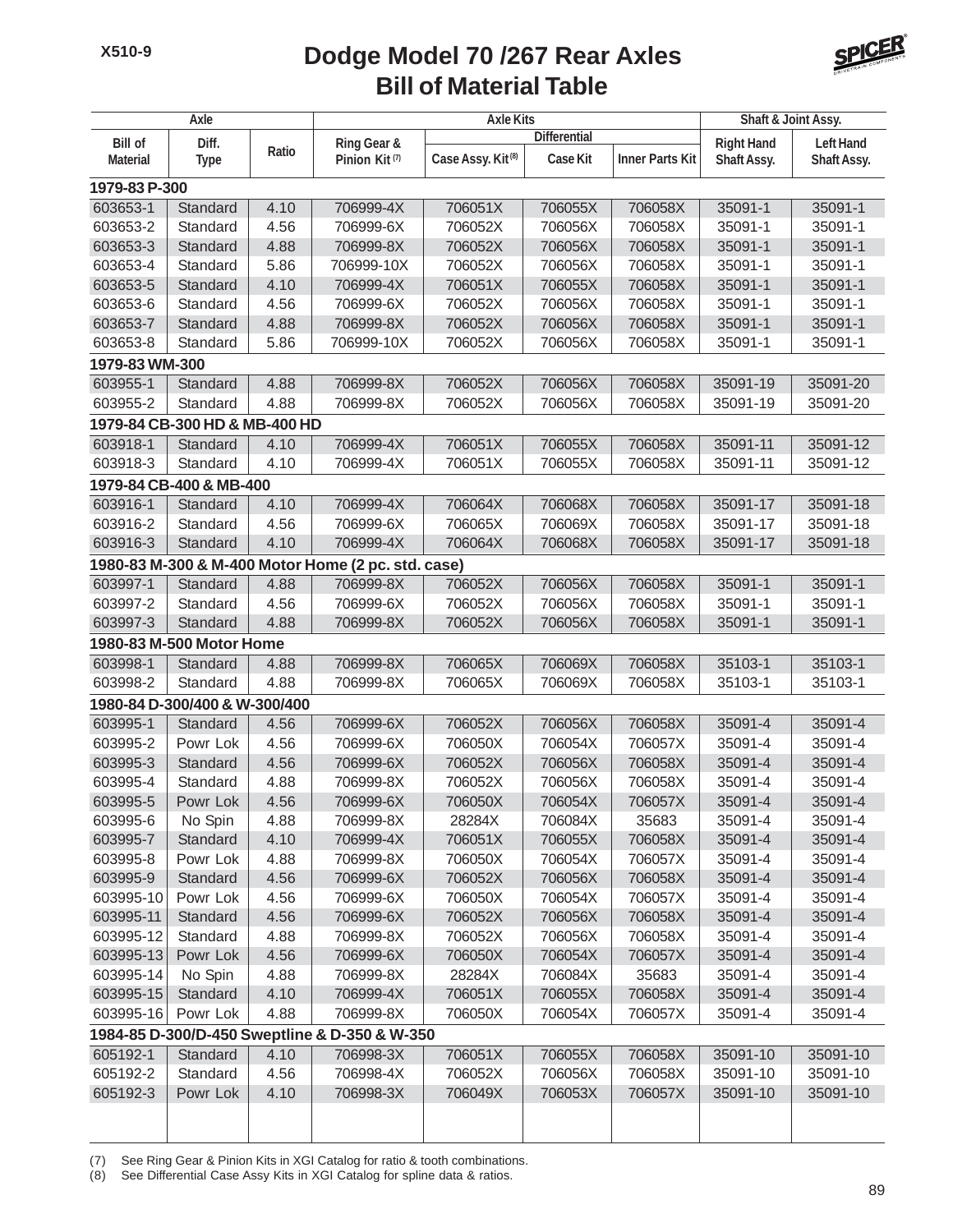

|                 | Axle                                   |       |                                                 | <b>Axle Kits</b>              |                     |                        | Shaft & Joint Assy. |                  |
|-----------------|----------------------------------------|-------|-------------------------------------------------|-------------------------------|---------------------|------------------------|---------------------|------------------|
| <b>Bill of</b>  | Diff.                                  |       | Ring Gear &                                     |                               | <b>Differential</b> |                        | <b>Right Hand</b>   | <b>Left Hand</b> |
| <b>Material</b> | <b>Type</b>                            | Ratio | Pinion Kit <sup>(7)</sup>                       | Case Assy. Kit <sup>(8)</sup> | Case Kit            | <b>Inner Parts Kit</b> | Shaft Assy.         | Shaft Assy.      |
| 1985 D-300      |                                        |       |                                                 |                               |                     |                        |                     |                  |
| 605215-1        | Standard                               | 4.10  | 706998-3X                                       | 706051X                       | 706055X             | 706058X                | 35091-10            | 35091-10         |
|                 | 1985 D-300 & D-400 & D-700             |       |                                                 |                               |                     |                        |                     |                  |
| 605214-1        | Standard                               | 4.56  | 706998-4X                                       | 706052X                       | 706056X             | 706058X                | 35091-4             | 35091-4          |
| 605214-2        | Powr Lok                               | 4.56  | 706998-4X                                       | 706050X                       | 706054X             | 706057X                | 35091-4             | 35091-4          |
| 605214-3        | Standard                               | 4.56  | 706998-4X                                       | 706052X                       | 706056X             | 706058X                | 35091-4             | 35091-4          |
|                 | 1985-88 1/2 Front Section Motor Home   |       |                                                 |                               |                     |                        |                     |                  |
| 605235-1        | Standard                               | 4.10  | 706998-3X                                       | 706051X                       | 706055X             | 706058X                | 35091-11            | 35091-12         |
|                 | 1985-90 1/2 Israel Aircraft            |       |                                                 |                               |                     |                        |                     |                  |
| 605158-1        | Standard                               | 4.88  | 706998-5X                                       | 706052X                       | 706056X             | 706058X                | 35091-28            | 35091-28         |
| 605158-2        | Powr Lok                               | 4.88  | 706998-5X                                       | 706050X                       | 706054X             | 706057X                | 35091-28            | 35091-28         |
|                 | 1985 1/2 D-300 & D-400 & D-500 & D-600 |       |                                                 |                               |                     |                        |                     |                  |
| 605269-1        | Standard                               | 4.56  | 706998-4X                                       | 706052X                       | 706056X             | 706058X                | 35091-4             | 35091-4          |
| 605269-2        | Powr Lok                               | 4.56  | 706998-4X                                       | 706050X                       | 706054X             | 706057X                | 35091-4             | 35091-4          |
| 605269-3        | Standard                               | 4.56  | 706998-4X                                       | 706052X                       | 706056X             | 706058X                | 35091-4             | 35091-4          |
| 605270-1        | Standard                               | 4.10  | 706998-3X                                       | 706051X                       | 706055X             | 706058X                | 35091-10            | 35091-10         |
| 605270-2        | Standard                               | 4.56  | 706998-4X                                       | 706052X                       | 706056X             | 706058X                | 35091-10            | 35091-10         |
| 605270-3        | Standard                               | 4.56  | 706998-4X                                       | 706052X                       | 706056X             | 706058X                | 35091-10            | 35091-10         |
| 605270-4        | Powr Lok                               | 4.10  | 706998-3X                                       | 706049X                       | 706053X             | 706057X                | 35091-10            | 35091-10         |
| 605270-5        | Powr Lok                               | 4.56  | 706998-4X                                       | 706050X                       | 706054X             | 706057X                | 35091-10            | 35091-10         |
|                 | 1987-90 D-300 & D-700 - ABS            |       |                                                 |                               |                     |                        |                     |                  |
| 605313-1        | Standard                               | 3.07  | 706998-13X                                      | 707128X                       | 708017              | 706058X                | 35091-4             | 35091-4          |
| 605313-2        | Powr Lok                               | 3.07  | 706998-13X                                      | 707130X                       | 708019              | 707074X                | 35091-4             | 35091-4          |
|                 |                                        |       | 1987-90 1/2 D-200 & D-300 & D-600 & D-700 - ABS |                               |                     |                        |                     |                  |
| 605311-1        | Standard                               | 3.07  | 706998-13X                                      | 707128X                       | 708017              | 706058X                | 35091-29            | 35091-29         |
| 605311-2        | Powr Lok                               | 3.07  | 706998-13X                                      | 707130X                       | 708019              | 707074X                | 35091-29            | 35091-29         |
|                 | 1987-93 D-300 Wide Track - ABS         |       |                                                 |                               |                     |                        |                     |                  |
| 605513-1        | Standard                               | 3.07  | 707250-1X                                       | 708016                        | 708017              | 707252X                | 43811-6             | 43811-6          |
| 605513-2        | Powr Lok                               | 3.07  | 707250-1X                                       | 708018                        | 708019              | 707254X                | 43811-6             | 43811-6          |
|                 | 1988-90 1/2 Front Section Motor Home   |       |                                                 |                               |                     |                        |                     |                  |
| 605386-1        | Standard                               | 4.10  | 706998-3X                                       | 706051X                       | 706055X             | 706058X                | 35091-11            | 35091-12         |
|                 | 1989 D-300 Wide Track - ABS            |       |                                                 |                               |                     |                        |                     |                  |
| 605408-1        | Standard                               | 3.07  | 706998-13X                                      | 707128X                       | 708017              | 706058X                | 35091-10            | 35091-10         |
| 605408-2        | Powr Lok                               | 3.07  | 706998-13X                                      | 707130X                       | 708019              | 707074X                | 35091-10            | 35091-10         |
|                 | 1989-90 D-300 & D-700 - ABS            |       |                                                 |                               |                     |                        |                     |                  |
| 605373-1        | Standard                               | 4.56  | 706998-4X                                       | 707124X                       | 708023              | 706058X                | 35091-4             | 35091-4          |
| 605373-2        | Powr Lok                               | 4.56  | 706998-4X                                       | 707126X                       | 708025              | 707074X                | 35091-4             | 35091-4          |
| 605373-3        | Standard                               | 4.56  | 706998-4X                                       | 707124X                       | 708023              | 706058X                | 35091-4             | 35091-4          |
| 605373-4        | Standard                               | 3.54  | 706998-1X                                       | 707128X                       | 708017              | 706058X                | 35091-4             | 35091-4          |
| 605373-5        | Standard                               | 4.10  | 706998-3X                                       | 707128X                       | 708017              | 706058X                | 35091-4             | 35091-4          |
| 605373-6        | Powr Lok                               | 4.56  | 706998-4X                                       | 707126X                       | 708025              | 707074X                | 35091-4             | 35091-4          |
| 605373-7        | Standard                               | 4.10  | 706998-3X                                       | 707128X                       | 708017              | 706058X                | 35091-4             | 35091-4          |
| 605373-8        | Powr Lok                               | 4.10  | 706998-3X                                       | 707130X                       | 708019              | 707074X                | 35091-4             | 35091-4          |
| 605373-9        | Standard                               | 4.10  | 706998-3X                                       | 707128X                       | 708017              | 706058X                | 35091-4             | 35091-4          |
| 605373-10       | Powr Lok                               | 4.10  | 706998-3X                                       | 707130X                       | 708019              | 707074X                | 35091-4             | 35091-4          |
| 605373-11       | Powr Lok                               | 3.54  | 706998-1X                                       | 707130X                       | 708019              | 707074X                | 35091-4             | 35091-4          |
|                 |                                        |       |                                                 |                               |                     |                        |                     |                  |
|                 |                                        |       |                                                 |                               |                     |                        |                     |                  |

(7) See Ring Gear & Pinion Kits in XGI Catalog for ratio & tooth combinations.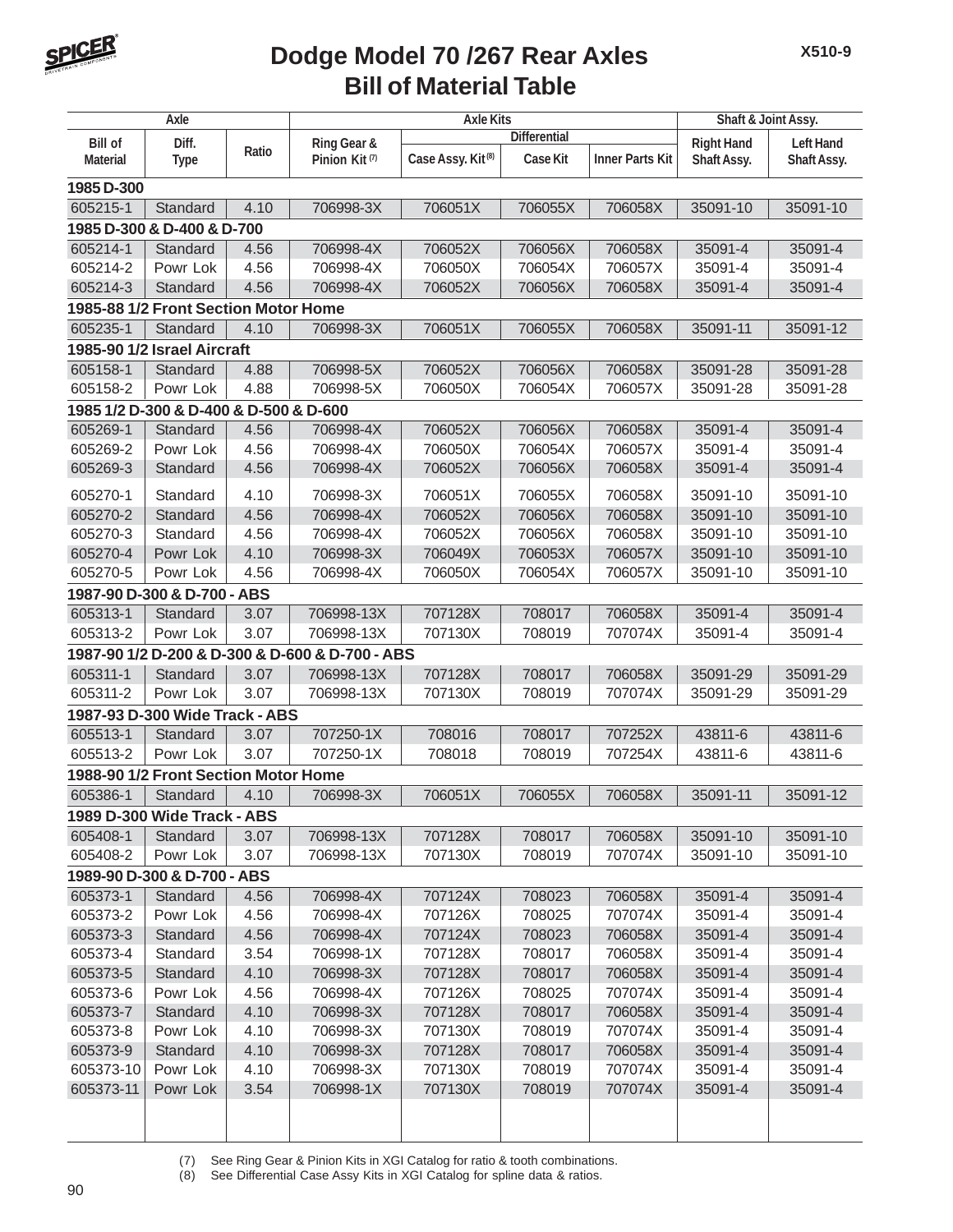

| Axle                 |                                         | <b>Axle Kits</b> |                                                 |                               |                     | Shaft & Joint Assy.    |                    |                    |
|----------------------|-----------------------------------------|------------------|-------------------------------------------------|-------------------------------|---------------------|------------------------|--------------------|--------------------|
| <b>Bill of</b>       | Diff.                                   |                  | Ring Gear &                                     |                               | <b>Differential</b> |                        | <b>Right Hand</b>  | <b>Left Hand</b>   |
| <b>Material</b>      | <b>Type</b>                             | Ratio            | Pinion Kit <sup>(7)</sup>                       | Case Assy. Kit <sup>(8)</sup> | <b>Case Kit</b>     | <b>Inner Parts Kit</b> | Shaft Assy.        | Shaft Assy.        |
| 1989-90 D-300        |                                         |                  |                                                 |                               |                     |                        |                    |                    |
| 605407-1             | Standard                                | 3.54             | 706998-1X                                       | 707128X                       | 708017              | 706058X                | 35091-10           | 35091-10           |
| 605407-2             | Standard                                | 4.10             | 706998-3X                                       | 707128X                       | 708017              | 706058X                | 35091-10           | 35091-10           |
| 605407-3             | Standard                                | 4.56             | 706998-4X                                       | 707124X                       | 708023              | 706058X                | 35091-10           | 35091-10           |
| 605407-4             | Standard                                | 4.56             | 706998-4X                                       | 707124X                       | 708023              | 706058X                | 35091-10           | 35091-10           |
| 605407-5             | Powr Lok                                | 4.56             | 706998-4X                                       | 707126X                       | 708025              | 707074X                | 35091-10           | 35091-10           |
| 605407-6             | Powr Lok                                | 4.56             | 706998-4X                                       | 707126X                       | 708025              | 707074X                | 35091-10           | 35091-10           |
| 605407-7             | Standard                                | 4.10             | 706998-3X                                       | 707128X                       | 708017              | 706058X                | 35091-10           | 35091-10           |
| 605407-8             | Powr Lok                                | 4.10             | 706998-3X                                       | 707130X                       | 708019              | 707074X                | 35091-10           | 35091-10           |
| 605407-9             | Standard                                | 4.10             | 706998-3X                                       | 707128X                       | 708017              | 706058X                | 35091-10           | 35091-10           |
| 605407-10            | Powr Lok                                | 4.10             | 706998-3X                                       | 707130X                       | 708019              | 707074X                | 35091-10           | 35091-10           |
| 605407-11            | Standard                                | 4.56             | 706998-4X                                       | 707124X                       | 708023              | 706058X                | 35091-10           | 35091-10           |
| 605407-12            | Powr Lok                                | 7.17             | 706998-9X                                       | 707126X                       | 708025              | 707074X                | 35091-10           | 35091-10           |
| 605407-13            | Standard                                | 7.17             | 706998-9X                                       | 707124X                       | 708023              | 706058X                | 35091-10           | 35091-10           |
| 605407-14            | No Spin                                 | 7.17             | 706998-9X                                       | 43911                         |                     |                        | 35091-10           | 35091-10           |
|                      |                                         |                  | 1989-90 1/2 D-200 & D-300 & D-600 & D-700 - ABS |                               |                     |                        |                    |                    |
| 605312-1             | Standard                                | 3.54             | 706998-1X                                       | 707128X                       | 708017              | 706058X                | 35091-29           | 35091-29           |
| 605312-2             | Powr Lok                                | 3.54             | 706998-1X                                       | 707130X                       | 708019              | 707074X                | 35091-29           | 35091-29           |
| 605312-3             | Standard                                | 4.10             | 706998-3X                                       | 707128X                       | 708017              | 706058X                | 35091-29           | 35091-29           |
| 605312-4             | Powr Lok                                | 4.10             | 706998-3X                                       | 707130X                       | 708019              | 707074X                | 35091-29           | 35091-29           |
| 605312-5             | Standard                                | 7.17             | 706998-14X                                      | 707124X                       | 708023              | 706058X                | 35091-29           | 35091-29           |
|                      | 1990 1/2 Air Force Tow Vehicle - ABS    |                  |                                                 |                               |                     |                        |                    |                    |
| 605489-1             | Powr Lok                                | 7.17             | 706998-14X                                      | 707126X                       | 708025              | 707074X                | 35091-10           | 35091-10           |
| 605489-2             | Standard                                | 7.17             | 706998-14X                                      | 707124X                       | 708023              | 706058X                | 35091-10           | 35091-10           |
| 605489-3             | No Spin                                 | 7.17             | 706998-14X                                      | 43911                         |                     |                        | 35091-10           | 35091-10           |
|                      | 1991-93 1/2 Air Force Tow Vehicle - ABS |                  |                                                 |                               |                     |                        |                    |                    |
| 605514-1             | Powr Lok                                | 7.17             | 708015-3                                        | 708024                        | 708025              | 707254X                | 43811-6            | 43811-6            |
| 605514-2             | Standard                                | 7.17             | 708015-3                                        | 708022                        | 708023              | 707252X                | 43811-6            | 43811-6            |
| 605514-3             | No Spin                                 | 7.17             | 708015-3                                        | 44200                         |                     |                        | 43811-6            | 43811-6            |
|                      |                                         |                  | 1991-93 1/2 D-200 & D-300 & D-600 & D-700 - ABS |                               |                     |                        |                    |                    |
| 605508-1             | Standard                                | 3.07             | 707250-1X                                       | 708016                        | 708017              | 707252X                | 43811-1            | 43811-1            |
| 605508-2             | Powr Lok                                | 3.07             | 707250-1X                                       | 708018                        | 708019              | 707254X                | 43811-1            | 43811-1            |
|                      |                                         |                  | 708015-1                                        | 708016                        |                     |                        |                    |                    |
| 605509-1<br>605509-2 | Standard                                | 3.54             | 708015-2                                        | 708016                        | 708017<br>708017    | 707252X<br>707252X     | 43811-1<br>43811-1 | 43811-1<br>43811-1 |
|                      | Standard                                | 4.10             |                                                 |                               |                     |                        |                    |                    |
| 605509-3<br>605509-4 | Powr Lok                                | 4.10             | 708015-2<br>708015-1                            | 708018<br>708018              | 708019<br>708019    | 707254X<br>707254X     | 43811-1            | 43811-1<br>43811-1 |
| 605509-5             | Powr Lok<br>Standard                    | 3.54<br>7.17     | 708015-3                                        | 708022                        | 708023              | 707252X                | 43811-1<br>43811-1 | 43811-1            |
| 605509-6             | Powr Lok                                | 3.54             | 708015-1                                        | 708018                        | 708019              | 707254X                | 43811-1            | 43811-1            |
| 605509-7             | Standard                                | 3.54             | 708015-1                                        | 708016                        | 708017              | 707252X                | 43811-1            | 43811-1            |
| 605509-8             | Powr Lok                                | 3.54             | 708015-1                                        | 708018                        | 708019              | 707254X                | 43811-1            | 43811-1            |
| 605509-9             | Standard                                | 4.10             | 708015-2                                        | 708016                        | 708017              | 707252X                | 43811-1            | 43811-1            |
| 605509-10            | Powr Lok                                | 4.10             | 708015-2                                        | 708018                        | 708019              | 707253X                | 43811-1            | 43811-1            |
| 605509-11            |                                         |                  | 707250-4X                                       | 708022                        | 708023              | 707252X                | 43811-1            |                    |
|                      | Standard                                | 4.56             |                                                 |                               |                     |                        |                    | 43811-1            |
|                      |                                         |                  |                                                 |                               |                     |                        |                    |                    |
|                      |                                         |                  |                                                 |                               |                     |                        |                    |                    |
|                      |                                         |                  |                                                 |                               |                     |                        |                    |                    |

(7) See Ring Gear & Pinion Kits in XGI Catalog for ratio & tooth combinations.

(8) See Differential Case Assy Kits in XGI Catalog for spline data & ratios.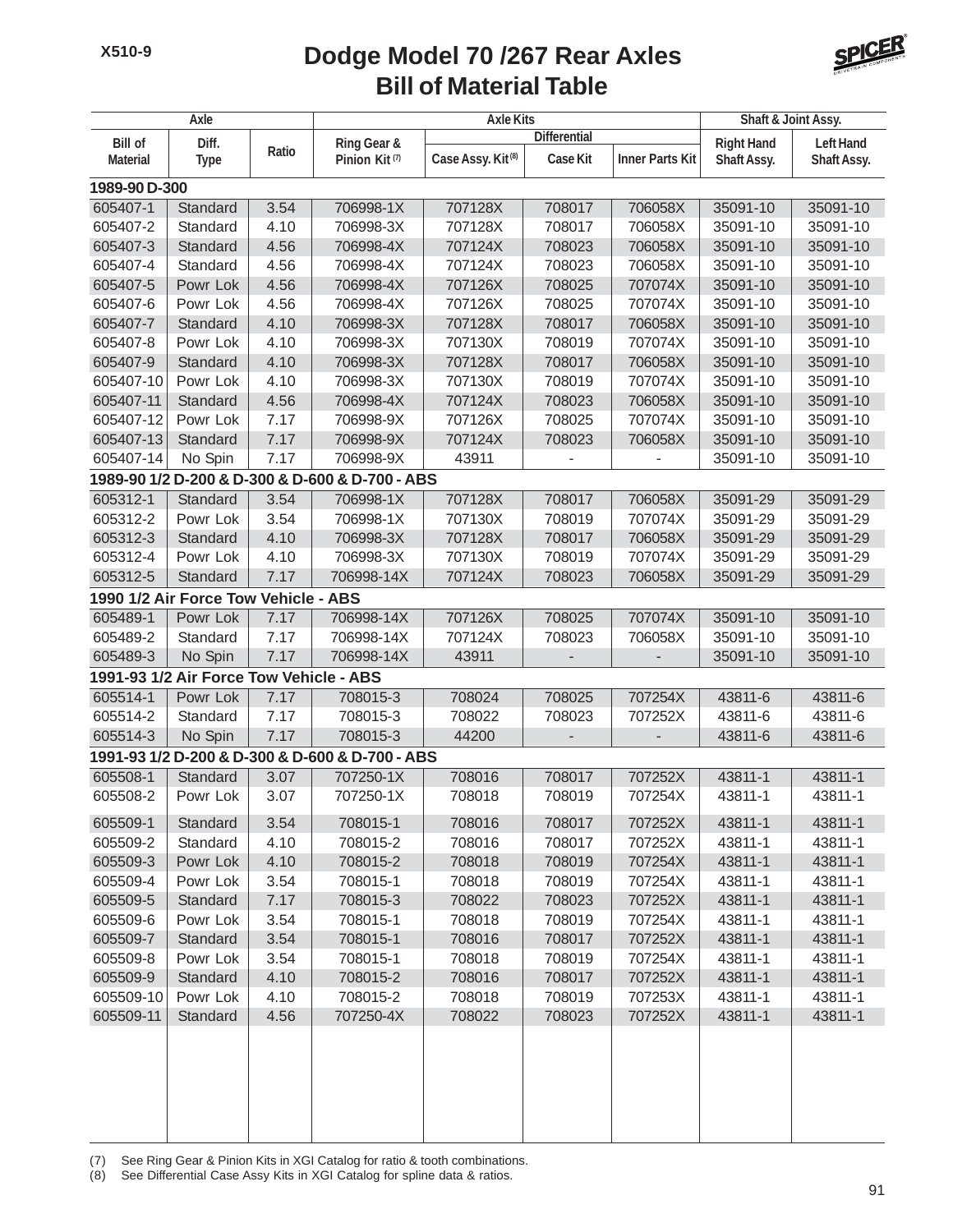

| <b>Axle</b>     |                                    | <b>Axle Kits</b> |                                                         |                               |                     | Shaft & Joint Assy.    |                   |                  |
|-----------------|------------------------------------|------------------|---------------------------------------------------------|-------------------------------|---------------------|------------------------|-------------------|------------------|
| <b>Bill of</b>  | Diff.                              |                  | Ring Gear &                                             |                               | <b>Differential</b> |                        | <b>Right Hand</b> | <b>Left Hand</b> |
| <b>Material</b> | <b>Type</b>                        | Ratio            | Pinion Kit <sup>(7)</sup>                               | Case Assy. Kit <sup>(8)</sup> | Case Kit            | <b>Inner Parts Kit</b> | Shaft Assy.       | Shaft Assy.      |
|                 | 1991-93 1/2 D-300 Wide Track - ABS |                  |                                                         |                               |                     |                        |                   |                  |
| 605512-1        | Standard                           | 3.54             | 708015-1                                                | 708016                        | 708017              | 707252X                | 43811-6           | 43811-6          |
| 605512-2        | Standard                           | 4.10             | 708015-2                                                | 708016                        | 708017              | 707252X                | 43811-6           | 43811-6          |
| 605512-3        | Powr Lok                           | 4.10             | 708015-2                                                | 708018                        | 708019              | 707254X                | 43811-6           | 43811-6          |
| 605512-4        | Standard                           | 4.56             | 707250-4X                                               | 708022                        | 708023              | 707252X                | 43811-6           | 43811-6          |
| 605512-5        | Powr Lok                           | 4.56             | 707250-4X                                               | 708024                        | 708025              | 707254X                | 43811-6           | 43811-6          |
| 605512-6        | Powr Lok                           | 3.54             | 708015-1                                                | 708018                        | 708019              | 707254X                | 43811-6           | 43811-6          |
| 605512-7        | Powr Lok                           | 4.56             | 707250-4X                                               | 708024                        | 708025              | 707254X                | 43811-6           | 43811-6          |
| 605512-8        | Powr Lok                           | 3.54             | 708015-1                                                | 708018                        | 708019              | 707254X                | 43811-6           | 43811-6          |
|                 | 1991-93 1/2 D-300 & D-700 - ABS    |                  |                                                         |                               |                     |                        |                   |                  |
| 605510-1        | Standard                           | 3.07             | 707250-1X                                               | 708016                        | 708017              | 707252X                | 43811-3           | 43811-3          |
| 605510-2        | Powr Lok                           | 3.07             | 707250-1X                                               | 708018                        | 708019              | 707254X                | 43811-3           | 43811-3          |
| 605511-1        | Standard                           | 4.56             | 707250-4X                                               | 708022                        | 708023              | 707252X                | 43811-3           | 43811-3          |
| 605511-2        | Standard                           | 3.54             | 708015-1                                                | 708016                        | 708017              | 707252X                | 43811-3           | 43811-3          |
| 605511-3        | Standard                           | 4.10             | 708015-2                                                | 708016                        | 708017              | 707252X                | 43811-3           | 43811-3          |
| 605511-4        | Powr Lok                           | 4.10             | 708015-2                                                | 708018                        | 708019              | 707254X                | 43811-3           | 43811-3          |
| 605511-5        | Powr Lok                           | 4.56             | 707250-4X                                               | 708024                        | 708025              | 707254X                | 43811-3           | 43811-3          |
| 605511-6        | Powr Lok                           | 3.54             | 708015-1                                                | 708018                        | 708019              | 707254X                | 43811-3           | 43811-3          |
| 605511-7        | Powr Lok                           | 3.54             | 708015-1                                                | 708018                        | 708019              | 707254X                | 43811-3           | 43811-3          |
|                 |                                    |                  | 1991-93 1/2 D-300 & D-400 & D-500 & D-600 & D-700 - ABS |                               |                     |                        |                   |                  |
| 605522-1        | Standard                           | 3.54             | 708015-1                                                | 708016                        | 708017              | 707252X                | 43811-1           | 43811-1          |
| 605522-2        | Standard                           | 4.10             | 708015-2                                                | 708016                        | 708017              | 707252X                | 43811-1           | 43811-1          |
| 605522-3        | Standard                           | 4.56             | 707250-4X                                               | 708022                        | 708023              | 707252X                | 43811-1           | 43811-1          |
| 605547-1        | Standard                           | 3.07             | 707250-1X                                               | 708016                        | 708017              | 707252X                | 43811-1           | 43811-1          |
|                 |                                    |                  |                                                         |                               |                     |                        |                   |                  |
|                 |                                    |                  |                                                         |                               |                     |                        |                   |                  |
|                 |                                    |                  |                                                         |                               |                     |                        |                   |                  |
|                 |                                    |                  |                                                         |                               |                     |                        |                   |                  |
|                 |                                    |                  |                                                         |                               |                     |                        |                   |                  |
|                 |                                    |                  |                                                         |                               |                     |                        |                   |                  |
|                 |                                    |                  |                                                         |                               |                     |                        |                   |                  |
|                 |                                    |                  |                                                         |                               |                     |                        |                   |                  |
|                 |                                    |                  |                                                         |                               |                     |                        |                   |                  |
|                 |                                    |                  |                                                         |                               |                     |                        |                   |                  |
|                 |                                    |                  |                                                         |                               |                     |                        |                   |                  |
|                 |                                    |                  |                                                         |                               |                     |                        |                   |                  |
|                 |                                    |                  |                                                         |                               |                     |                        |                   |                  |
|                 |                                    |                  |                                                         |                               |                     |                        |                   |                  |
|                 |                                    |                  |                                                         |                               |                     |                        |                   |                  |
|                 |                                    |                  |                                                         |                               |                     |                        |                   |                  |
|                 |                                    |                  |                                                         |                               |                     |                        |                   |                  |
|                 |                                    |                  |                                                         |                               |                     |                        |                   |                  |
|                 |                                    |                  |                                                         |                               |                     |                        |                   |                  |
|                 |                                    |                  |                                                         |                               |                     |                        |                   |                  |
|                 |                                    |                  |                                                         |                               |                     |                        |                   |                  |
|                 |                                    |                  |                                                         |                               |                     |                        |                   |                  |
|                 |                                    |                  |                                                         |                               |                     |                        |                   |                  |
|                 |                                    |                  |                                                         |                               |                     |                        |                   |                  |

- (7) See Ring Gear & Pinion Kits in XGI Catalog for ratio & tooth combinations.
- (8) See Differential Case Assy Kits in XGI Catalog for spline data & ratios.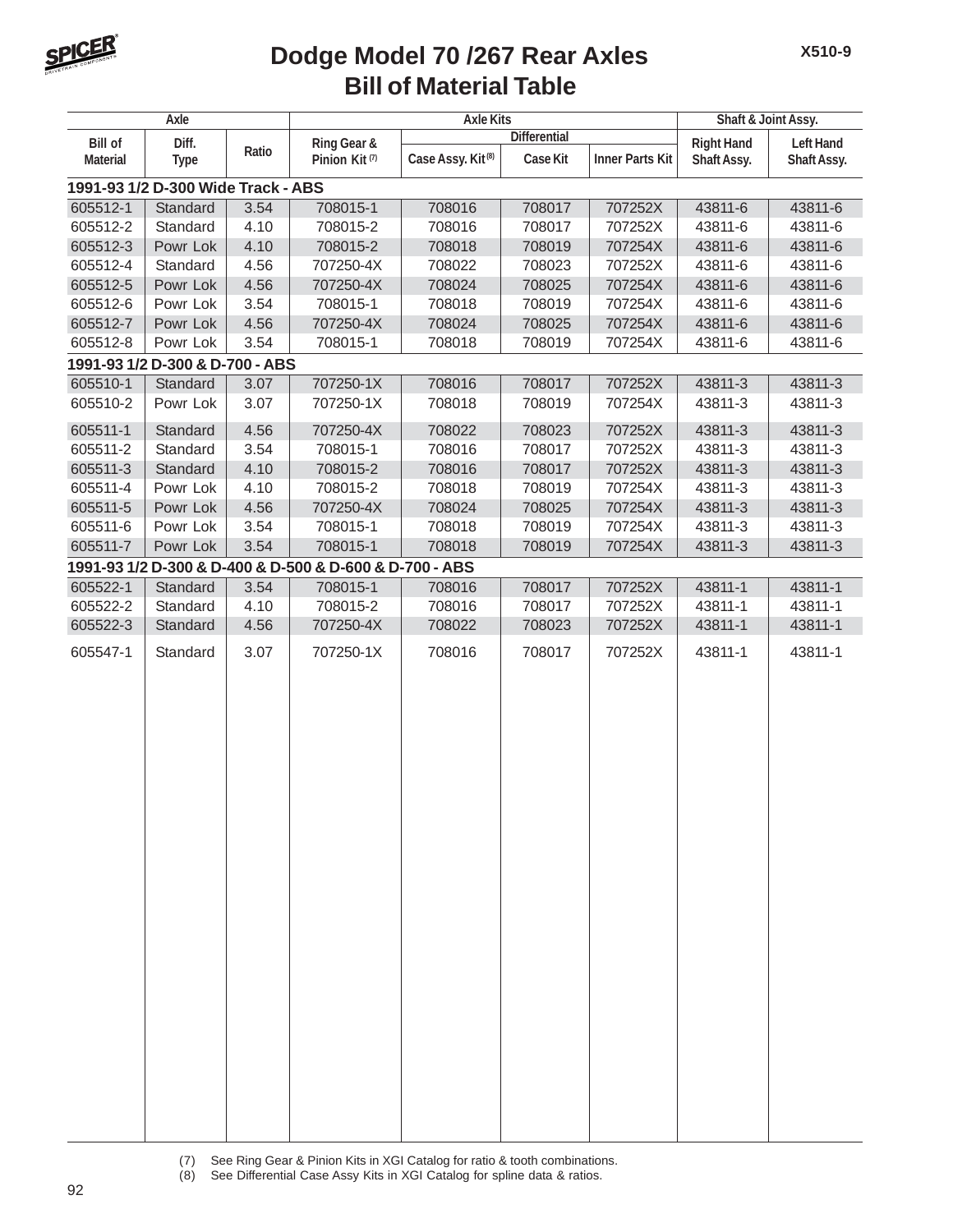#### **Variable Parts Listing Dodge Model 70 /267 Rear Axles**



|                | Kits & Parts - Use With All Applications                                                           |                              |                          |                  |                                      |                            |             |  |  |  |  |
|----------------|----------------------------------------------------------------------------------------------------|------------------------------|--------------------------|------------------|--------------------------------------|----------------------------|-------------|--|--|--|--|
|                |                                                                                                    |                              | <b>Bills of Material</b> |                  |                                      |                            |             |  |  |  |  |
|                | <b>Description &amp; Item Number</b><br>(Refer to "Exploded View" at<br>the front of this section) |                              | 603651                   | 603652           | 603653<br>603695<br>603696<br>603841 | 603916                     | 603918      |  |  |  |  |
| $\mathbf{1}$   | KIT - Inner Pinion Bearing                                                                         | 3                            | 706060X                  | 706060X          | 706060X                              | 706060X                    | 706060X     |  |  |  |  |
| $\overline{2}$ | PKG - Diff & Pinion Bearing Shim                                                                   | $\overline{\phantom{a}}$     | 706213X                  | 706077X          | 706213X                              | 706213X                    | 706213X     |  |  |  |  |
| 3              | PKG - Pinion Bearing Shim                                                                          | $\overline{\phantom{m}}$     | 706357X                  | 706357X          | 706357X                              | 706357X                    | 706357X     |  |  |  |  |
| 4              | Baffle - Pinion Bearing                                                                            | 5                            | 34849                    | 34849            | 34849                                | 34849                      | 34849       |  |  |  |  |
| 5              | Flat Spacer - Outer Pinion Bearing                                                                 | 6                            |                          | 46176            |                                      |                            |             |  |  |  |  |
| 6              | End Yoke Assembly (inc 11)                                                                         | 12                           | $- (9)$                  | $- (9)$          | $-$ (9)                              | $-$ (9)                    | $- (9)$     |  |  |  |  |
| $\overline{7}$ | Washer - Pinion Nut                                                                                | 13                           | 30275                    | 30275            | 30275                                | 30275                      | 30275       |  |  |  |  |
| 8              | KIT-Carrier Cover                                                                                  | $\blacksquare$               | 706689X                  | 706689X          | 706689X                              | 706689X                    | 706689X     |  |  |  |  |
| 9              | <b>Carrier Cover</b>                                                                               | 15                           | 33865                    | 33865            | 33865                                | 33865                      | 33865       |  |  |  |  |
| 10             | KIT - Differential Bearing                                                                         | 21                           | 706047X                  | 706070X          | 706047X                              | 706070X                    | 706047X     |  |  |  |  |
| 11             | PKG - Diff Bearing Shim (inc 18)                                                                   | 22                           | 708012                   | 708012           | 708012                               | 708012                     | 708012      |  |  |  |  |
| 12             | Bolt - Drive Gear (qty 12)                                                                         | 24                           | 30266                    | 30266            | 30266                                | 30266                      | 30266       |  |  |  |  |
| 13             | Gear - Differential (std)                                                                          | 26                           | 35079                    | 35079            | 35079                                | 35079                      | 35079       |  |  |  |  |
| 14             | Gear - Differential (p/l)                                                                          | 46                           | 35294                    | 35294            | 35294                                | 35294                      | 35294       |  |  |  |  |
|                |                                                                                                    |                              | 603955                   | 603995<br>603997 | 603998                               | 605158                     | 605192      |  |  |  |  |
| $\mathbf{1}$   | KIT - Inner Pinion Bearing                                                                         | 3                            | 706060X                  | 706060X          | 706060X                              | 706861X                    | 706861X     |  |  |  |  |
| $\mathbf 2$    | PKG - Diff & Pinion Bearing Shim                                                                   | $\qquad \qquad \blacksquare$ | 706213X                  | 706213X          | 706077X                              | 706863X                    | 706863X     |  |  |  |  |
| 3              | PKG - Pinion Bearing Shim                                                                          | $\overline{\phantom{a}}$     | 706357X                  | 706357X          | 706357X                              | 706862X                    | 706862X     |  |  |  |  |
| 4              | Baffle - Pinion Bearing Bearing                                                                    | 5                            | 34849                    | 34849            | 34849                                |                            |             |  |  |  |  |
| 5              | Flat Spacer - Outer Pinion                                                                         | 6                            |                          |                  |                                      | 46176                      | 46176       |  |  |  |  |
| 6              | End Yoke Assembly (inc 11)                                                                         | 12                           | $- (9)$                  | $- (9)$          | $- (9)$                              | $- (9)$                    | 2-4-8391-1X |  |  |  |  |
| $\overline{7}$ | Washer - Pinion Nut                                                                                | 13                           | 30275                    | 30275            | 30275                                | 30275                      | 30275       |  |  |  |  |
| 8              | KIT-Carrier Cover                                                                                  | $\overline{\phantom{a}}$     | 706689X                  | 706689X          | 706689X                              | 707181X                    | 706980X     |  |  |  |  |
| $\overline{9}$ | <b>Carrier Cover</b>                                                                               | 15                           | 33865                    | 33865            | 33865                                | 42815-2                    | 38454       |  |  |  |  |
| 10             | KIT - Differential Bearing                                                                         | 21                           | 706047X                  | 706047X          | 706070X                              | 706047X                    | 706047X     |  |  |  |  |
| 11             | PKG - Diff Bearing Shim (inc 18)                                                                   | 22                           | 708012                   | 708012           | 706373X                              | 708012                     | 708012      |  |  |  |  |
| 12             | Bolt - Drive Gear (qty 12)                                                                         | 24                           | 40638                    | 30266            | 30266                                | 40638                      | 30266       |  |  |  |  |
| 13             | Gear - Differential (std)                                                                          | 26                           | 35079                    | 35079            | 35079                                | 35079                      | 35079       |  |  |  |  |
| 14             | Gear - Differential (p/l)                                                                          | 46                           | 35294                    | 35294            | 35294                                | 35294                      | 35294       |  |  |  |  |
|                |                                                                                                    |                              | 605214<br>605215         | 605235           | 605269<br>605270                     | 605311<br>605312<br>605313 | 605373      |  |  |  |  |
| $\mathbf{1}$   | KIT - Inner Pinion Bearing                                                                         | 3                            | 706861X                  | 706861X          | 706861X                              | 706861X                    | 706861X     |  |  |  |  |
| $\overline{2}$ | PKG - Diff & Pinion Bearing Shim                                                                   | $\overline{\phantom{a}}$     | 706863X                  | 706863X          | 706863X                              | 706863X                    | 706863X     |  |  |  |  |
| 3              | PKG - Pinion Bearing Shim                                                                          | $\overline{\phantom{a}}$     | 706862X                  | 706862X          | 706862X                              | 706862X                    | 706862X     |  |  |  |  |
| 4              | Baffle - Pinion Bearing                                                                            | 5                            |                          |                  |                                      |                            |             |  |  |  |  |
| 5              | Flat Spacer - Outer Pinion Bearing                                                                 | 6                            | 46176                    | 46176            | 46176                                | 46176                      | 46176       |  |  |  |  |
| 6              | End Yoke Assembly (inc 11)                                                                         | $12 \overline{ }$            | $-^{(9)}$                | $3-4-5711-1X$    | $-$ (9)                              | $3-4-5711-1X$              | $- (9)$     |  |  |  |  |
| $\overline{7}$ | Washer - Pinion Nut                                                                                | 13                           | 30275                    | 30275            | 30275                                | 30275                      | 30275       |  |  |  |  |
| 8              | KIT-Carrier Cover                                                                                  | $\overline{\phantom{0}}$     | 706689X                  | 707181X          | 706689X                              | 707181X                    | 707181X     |  |  |  |  |
| $\overline{9}$ | <b>Carrier Cover</b>                                                                               | 15                           | 33865                    | 42815-2          | 33865                                | 42815-2                    | 42815-2     |  |  |  |  |
| 10             | KIT - Differential Bearing                                                                         | 21                           | 706047X                  | 706047X          | 706047X                              | 706047X                    | 706047X     |  |  |  |  |
| 11             | PKG - Diff Bearing Shim (inc 18)                                                                   | 22                           | 708012                   | 708012           | 708012                               | 708012                     | 708012      |  |  |  |  |
| 12             | Bolt - Drive Gear (qty 12)                                                                         | 24                           | 30266                    | 40638            | 30266                                | 40638                      | 40638       |  |  |  |  |
| 13             | Gear - Differential (std)                                                                          | 26                           | 35079                    | 35079            | 35079                                | 35079                      | 35079       |  |  |  |  |
| 14             | Gear - Differential (p/l)                                                                          | 46                           | 35294                    | 35294            | 35294                                | 35294                      | 35294       |  |  |  |  |

(See next page for additional bills of material)

(9) Must identify yoke series used in vehicle; Service 7260 Series with 1310 Series using 2-4-8391X, 5-353X and 2-70-18X. Service 7290 Series with 2-4-7681-1X. Service 1410 Series with 3-4-5711-1X. Contact vehicle manufacturer for 5380 Series.